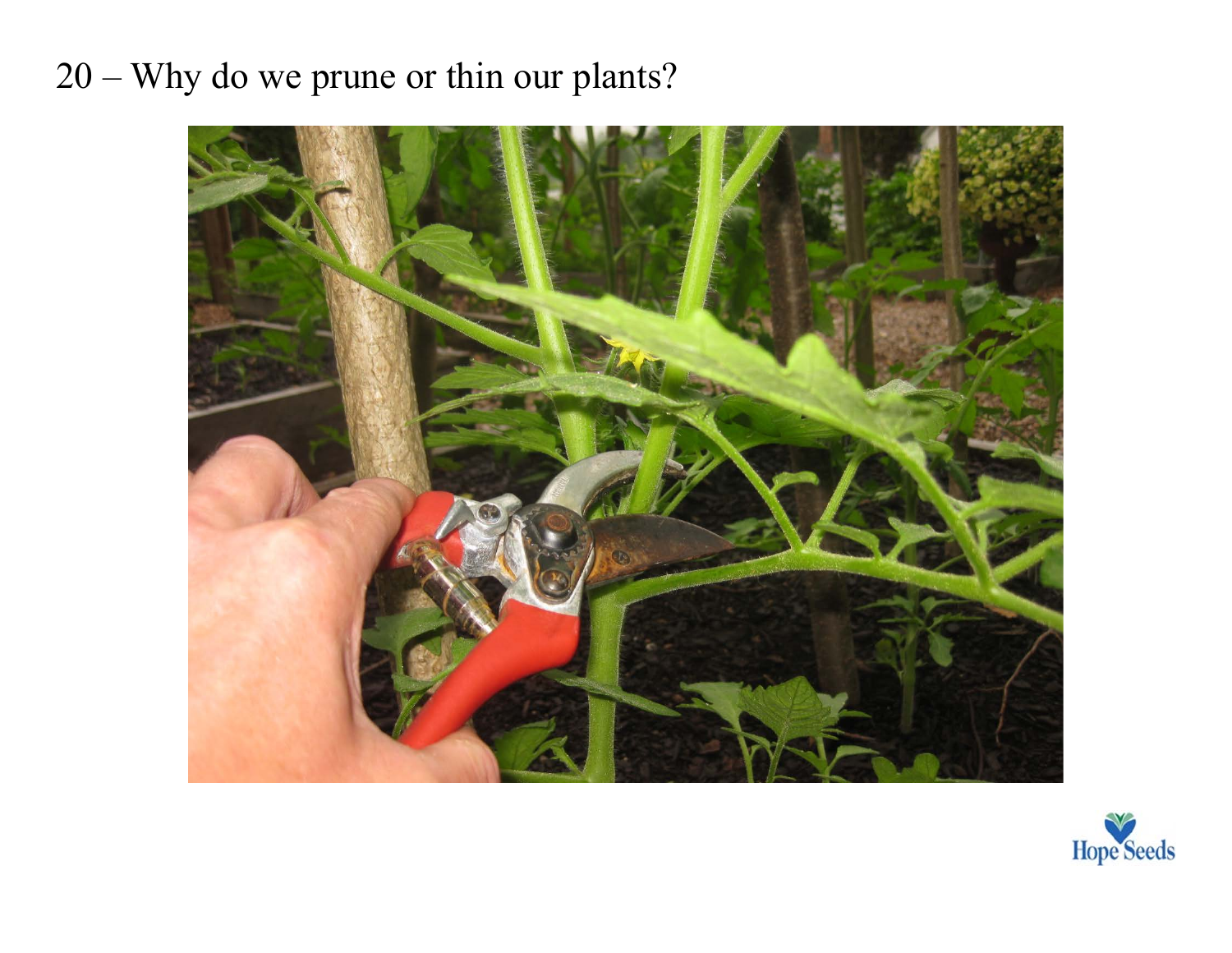## 20 – Why do we prune or thin our plants?

- If plants are growing too close together or have too many branches, they cannot grow properly.
- Small plants can be close together, but as they get bigger, we may need to remove or transplant some of them to give the others the room they need. This is called thinning. Look at the seed package to see how much room your plants need to grow.
- Cucumbers, squash, and tomatoes are plants that need to be pruned. This means pinching or cutting off some of the leaves and flowers so that the plant will produce bigger, healthier vegetables instead of lots of leaves or lots of small vegetables.

God's Word: I am the true vine; my Father is the gardener. <sup>2</sup> He cuts off every branch of mine that does not produce fruit. And he trims and cleans every branch that produces fruit so that it will produce even more fruit. John 15: 1-2

\*Sometimes God prunes our lives so we can live more like Him. When we are young, God often uses our parents or other adults to "trim and clean" the bad things out of our lives. We should be happy when people correct us because this helps us be more fruitful for God!

**Activity:** Do Activity Card Ls. 20 (Materials – crayons or colored pencils)

**Garden Work:** thin and prune your garden as needed